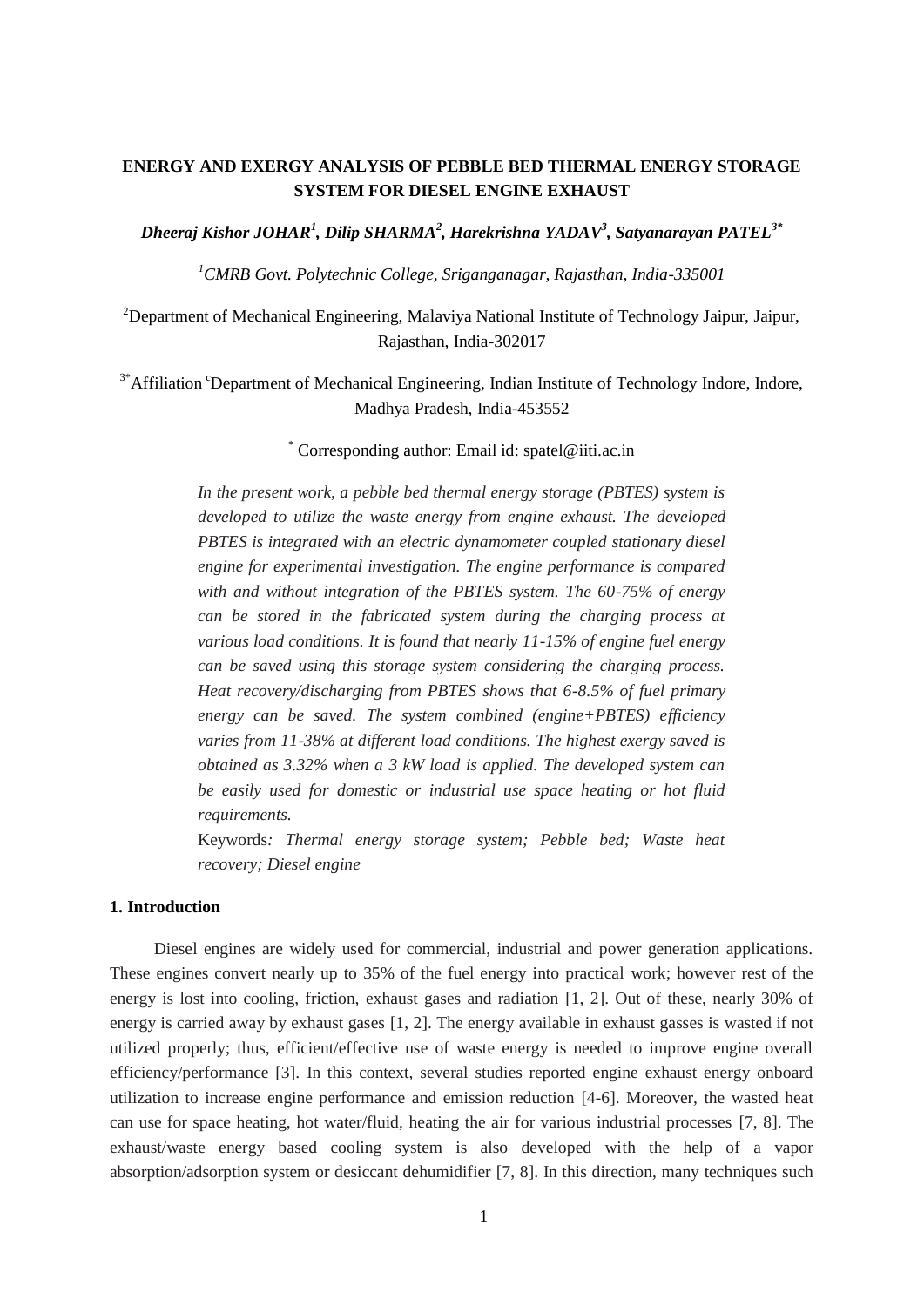as mechanical & electric turbo compounding, Rankine cycle and Stirling cycle have also been suggested to recover heat from engine exhaust gases [9].

Further, thermoelectric modules are also used to convert engine waste heat to electricity [10-12]. However, the efficiency of such a system is lower because of a small figure of the merits of thermoelectric materials. Moreover, if thermal waste energy is directly used for space heating[3, 13], cooling, or trigeneration[3, 7, 13], then a large amount of fuel can be saved. Furthermore, it has been observed that the time mismatched, intermittent demand and availability are the major technical constraint for waste heat recovery implementation for these applications [14-17]. In order to overcome this problem, various researchers developed and studied thermal energy storage (TES) systems [18- 22]. This is because TES allows storing excess energy for later rational use [23, 24]. In this direction, the most popular medium are phase change materials, fluid(water, air, oils), etc., considered for thermal energy storage during the charging process, which can be used later via discharging process [18]. In this regard, Gopal *et al.[25]* investigated energy and exergy analysis on phase change material-based TES system integrated with diesel engine exhaust [25]. Similarly, Mavridou *et al.* [26] show five different heat exchanger configurations for engine exhaust energy recovery. In the same way, several researchers have studied different types of TES systems integrated with the engine considering phase change materials, Oil, water, Zeolite based[14, 23, 25, 27].

Most of the previous work is focused on the packed bed integration with solar heating systems, which can be integrated with the engine. Kurklu *et al.*[28] used a rock-bed for solar energy storage and utilized it to warm a greenhouse (polyethylene tunnel). Moreover, Paul and Saini [29] studied two different packed beds for TES based on the wire mesh screen matrix and pebble bed. Furthermore, the operating parameter's effect on heat transfer, pressure drop characteristics, charging and discharging analysis in packed bed solar TES system is explored [30]. Hanchen *et al.* [27] developed a heat transfer model and experimental validation for a rock-based packed bed where the air is used as a heating/cooling medium. Finally, an extensive review of the packed bed solar energy TES system is discussed by Singh *et al.* [19]. Numerous reviews and analyses are available on the pebble bed sensible heat storage media for solar energy storage or other industrial waste energy storage (except engine waste energy) [2, 19-21, 29, 31-33]. However, few studies focus on integrating engine exhaust energy storage with a pebble bed system [32, 33]. Franklin et al.[2015] integrated a TES using alumina and stone pebble as storage media; however, the stone pabble size varies from 25 mm-75 mm[33]. Moreover, in the complete study, they have measured the temperature and discussed its variation; they completely ignored the efficiency of the system, fuel-saving or combined efficiency of TES and exergy analysis, etc. [33]. In another study, they considered fluid flow characteristics in the PBTES [32]. Hence, it is essential to look at the individual/combined efficiency, exergy and energy saving by such a system. The novel aim of this study is to develop a pebble bed thermal energy storage system and evaluate the performance (energy and exergy analysis) of PBTES system by integrating this with a small capacity (4.4 kW) stationary diesel engine.

## **2. Pebble Bed Thermal Energy Storage System**

The Pebbles can store energy when they are heated in an insulated tank or bed. In this type of system, phase change does not occur during the energy storage and recovery process. Hence, this kind of heat storage is known as a sensible heat storage system. The heat storage capacity of pebble bed can be obtained by[20]: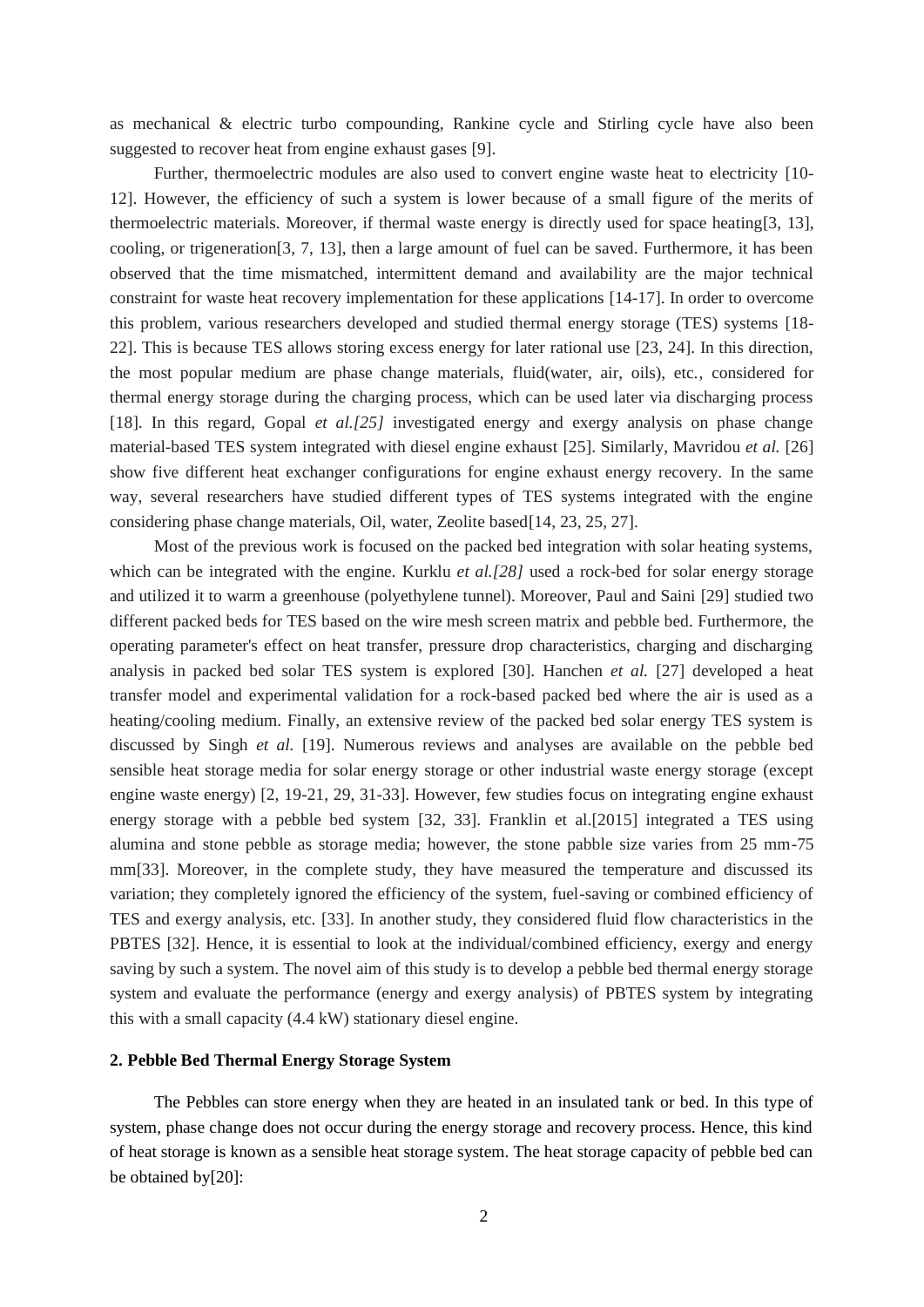$Q = V \rho c_{n \text{ nebile}} \Delta T_S (1 - \varepsilon) = m_{ne} c_{n \text{ nebile}} \Delta T_S (1 - \varepsilon)$  (1)

 $\Delta T_s = T_{max} - \Delta T_{min}$  is the temperature difference between the maximum and minimum temperatures of the thermal storage system.

In the present work, a cylindrical stainless steel tank with an inner diameter of 340 mm and a height of 420 mm is used as a pebbled bed as shown in Fig. 1. The pebbles of uniform size 14 mm are used as an energy storage medium. The pebbles are sieved to obtain a uniform size and the size of a pebble is measured by vernier caliper. The pebble measured/used properties are given in Tab. 1. The density of the pebble is measured by Archimedes's principle. The void fraction  $(\varepsilon)$  of the bed is calculated  $\varepsilon = V_v/V_t$  where  $V_v$  is void volume and  $V_t$  is the total volume (including both void and solid). Other properties are taken from the literature.

| <b>Tab. 1: Properties of peddies used for the analysis.</b> |                |  |  |  |
|-------------------------------------------------------------|----------------|--|--|--|
| Pebble properties                                           | Measured value |  |  |  |
| Pebble size [mm]                                            | 14             |  |  |  |
| Void fraction [%]                                           | 37             |  |  |  |
| Density $\lceil \text{kg/m}^3 \rceil$                       | 1700           |  |  |  |
| Tank diameter to pebble size ratio                          | 24             |  |  |  |
| Specific heat capacity [kJ/kgK]                             | 710            |  |  |  |
| Thermal conductivity [W/mK]                                 | 1.83           |  |  |  |
|                                                             |                |  |  |  |

**Tab. 1: Properties of pebbles used for the analysis**.

A converging and diverging sections section was placed at the tank's top and bottom sides, as shown in Fig. 1. The diverging section was used to expand the exhaust gas for better heat transfer between exhaust gas and pebbles in the bed. However, the converging section was used at the top of the bed to smooth escape of exhaust gas. The storage tank was insulated with asbestos rope and glass wool to minimize any heat loss. A thin aluminum sheet was used to hold glass wool outside the tank. A small size sieve with a stand was used to support the pebbles or stop falling pebbles. The temperature was measured at various places using the K-type thermocouple.

## **3. Experimental Setup**

In this work, a four-stroke, single-cylinder, air-cooled, stationary Kirloskar TAF1 Diesel Engine is employed. The engine is coupled with an electrical dynamometer, whereas the exhaust line is integrated with a PBTES, see Fig. 1. Specifications of the engine and dynamometer are given in Tab. 2. The schematic and photographic view of the experimental setup is presented in Fig. 1. A calibrated airbox and burette meter was used to measure air flow rate and fuel flow rate, respectively, in the engine. A detailed discussion on the engine, dynamometer specifications and parameters are previously reported [7, 13, 14, 23]. The exhaust gas flows in PBTES are also shown in Fig. 1. The exhaust gas and airflow direction are controlled during charging and recovery/discharging of TES pebble bed by four control valves.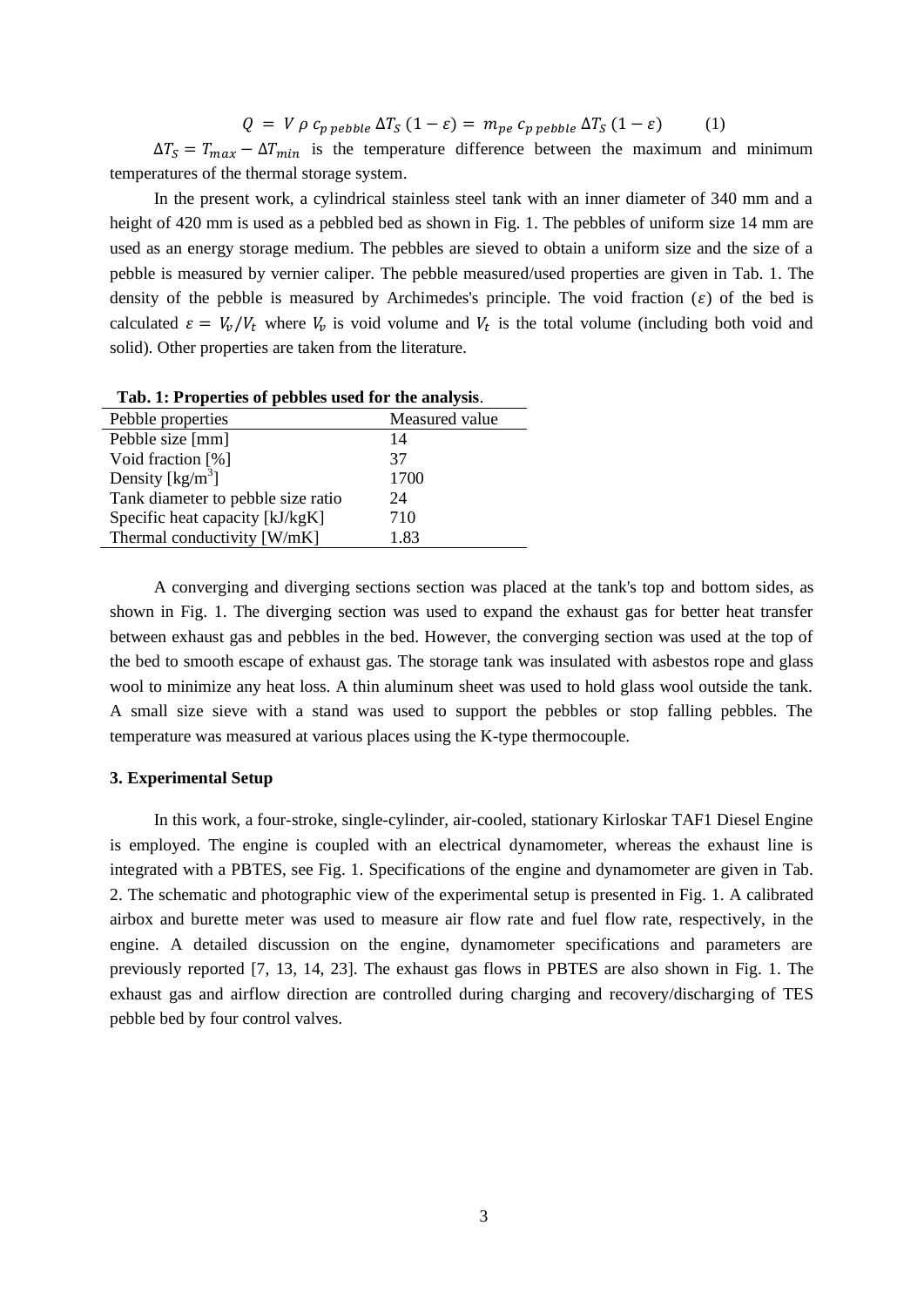

## **Fig. 1: Schematic of the experimental setup used in the present work. The engine is coupled with a dynamometer and the exhaust gas is passing in pebble bed**.

These valves were fitted at the inlet and outlet of the PBTES tank. An air blower was used to recover heat from PBTES. The temperature was measured at different places with K-type (Cr/Al) thermocouples. Fifteen thermocouples were placed inside the PBTES tank at different palaces. The positions of the thermocouples are shown in Fig. 2. Three thermocouples were placed uniformly in 4 horizontal planes at different heights and one thermocouple at another 3 heights is set, as shown in Fig. 2.

 **Tab. 2: Specification of diesel engine and electric dynamometer.**

| Kirloskar TAF1 Diesel Engine  |                                   | Electric dynamometer |               |  |
|-------------------------------|-----------------------------------|----------------------|---------------|--|
| No. of cylinders              |                                   | Model                | <b>KBM105</b> |  |
| Bore $\times$ Stroke          | $87.5 \times 110$ mm <sup>2</sup> | kVA                  |               |  |
| <b>Compression Ratio</b>      | 17.5:1                            | Voltage              | 230 V         |  |
| Rated Output as per IS: 11170 | $4.4(6)$ kW(hp)                   | Current              | 21.7 A        |  |
| <b>Rated Speed</b>            | 1500 rpm                          | Frequency            | $50$ Hz       |  |
| Fuel Tank Capacity            | 6.5 liters                        | PF                   | 1.0           |  |

The distance between the two thermocouples was 8.5 cm and 5 cm for horizontal and vertical conditions, respectively (see Fig. 2). All thermocouples were connected with two eight-selector temperature indicators MULTISPAN MS-1208 temperature indicator. A separate six selector temperature indicator was used to measure the airbox temperature, engine exhaust, PBTES inlet, and outlet. The temperature reading of all thermocouples is noted down every 5 minutes during the experiment process. All thermocouples are calibrated with the standard method and  $\pm 1\%$  variation is observed.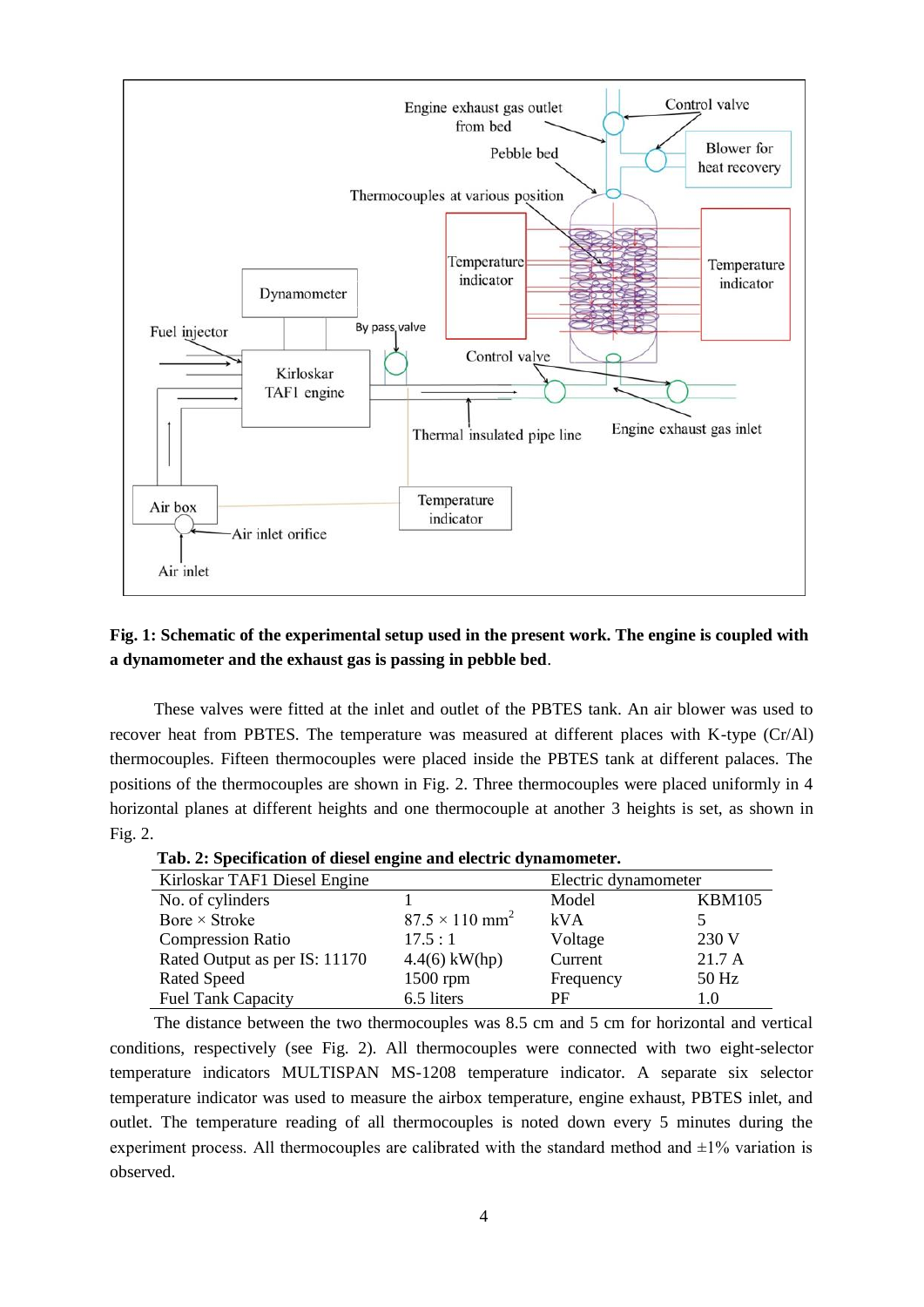

**Fig. 2: A cross-section of the pebble bed showing thermocouples positions.**

## **4. Methodology**

The experiments were carried out at 1, 2 and 3 kW engine loads and compared with baseline case of no-load (0 kW). The whole experiment was performed in two stages: charging and discharging of the PBTES. The engine performance was obtained without integration of PBTES. Hence, the inlet control valve of PBTES was closed and the bypass valve was opened. The engine performance parameters were evaluated for brake thermal efficiency (BTE) and brake specific fuel consumption (BSFC) . After evaluating BTE at particular engine load, charging of PBTES was obtained by closing the bypass valve and opening the valve inlet to PBTES. In this case, the engine exhaust gases were allowed to flow through the pebble bed, as shown in Fig. 3(a). The engine parameters such as fuel flow rate, airflow rate and temperature at various locations were measured. These parameters were used to calculate the BTE of the engine during the charging process. The waste energy of exhaust gas is also stored in the PBTES during this process (charging, Fig. 3(a)). Then the engine was off to reach a steady state condition in PBTES. The measured temperature is used to see the temperature distribution over the pebble bed. It is further utilized to obtain the PBTES charging efficiency.

The discharging process is shown in Fig. 3(b), the engine is turned off and an air blower is used to airflow from the top of the PBTES. The valve arrangement and airflow are depicted in Fig. 3(b), where hot air is obtained at the bottom of PBTES system. The heat stored/recovered in the pebble bed during the charging/discharging is used to calculate charging and discharging efficiency. In order to estimate the performance of PBTES, the engine was operated at various loads. Further, the exergy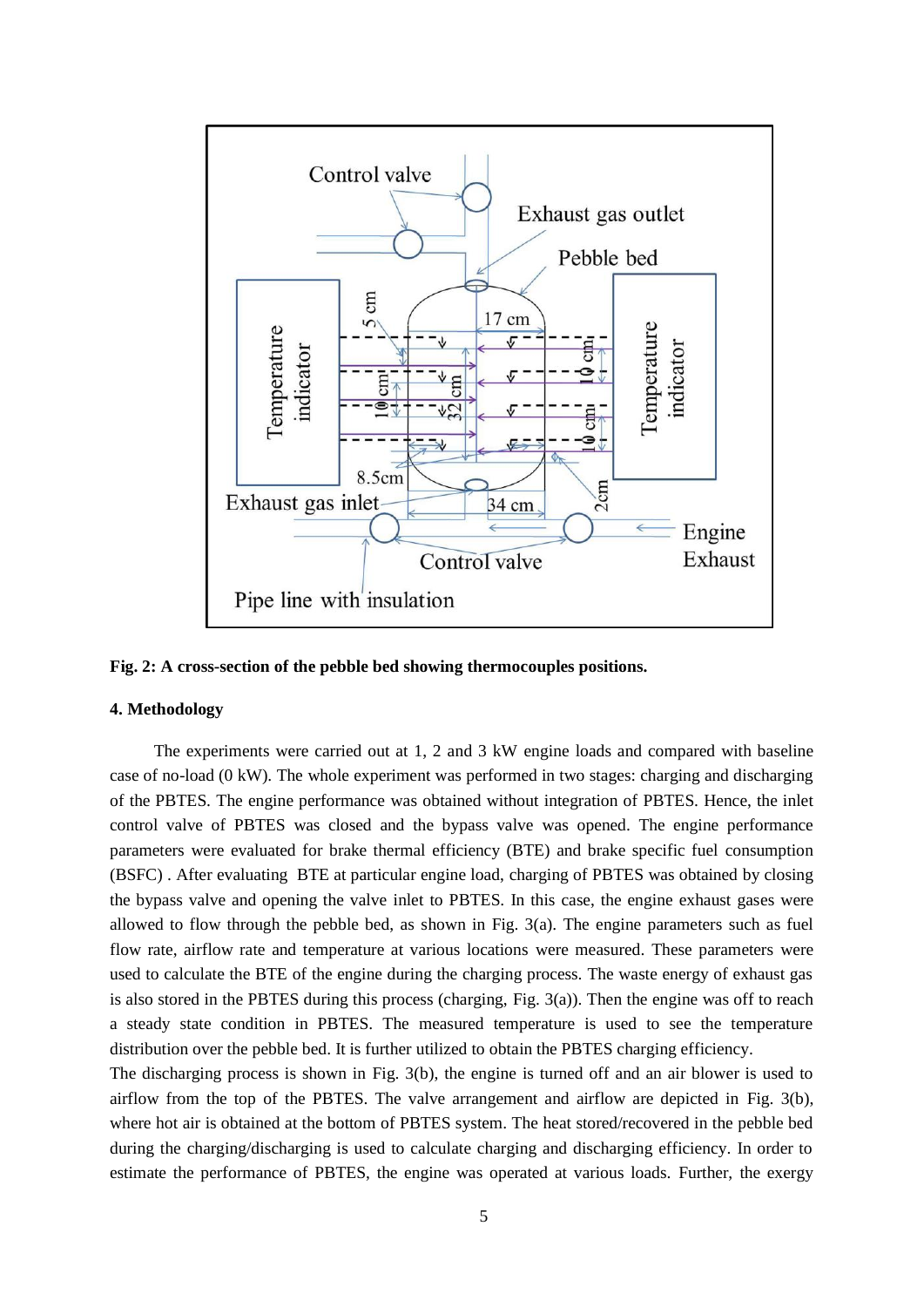concept has gained considerable interest because first law analysis is insufficient from an energy performance standpoint[34]. It is unable to provide sufficient information for the possible system imperfections. In this direction, various researchers also performed the exergy analysis on the thermal energy storage to find optimized performance[35-38]. Thus, to look in-depth analysis of the energy saved by PBTES, the exergy analysis was carried out for the steady flow steady-state condition. The exergy analysis is performed assuming that the change in potential, kinetic, electromagnetic and electrostatic exergy is negligible. For the exergy analysis, the atmospheric pressure and temperature  $(T<sub>0</sub>)$  are taken as 1 atm and 40 °C (313 K), respectively, as the reference state condition.



# **Fig. 3: (a) Charging and (b) discharging process of pebble bed thermal energy storage system.** Following simple thermodynamic relations were used to carry out exergy analysis[17, 23]. The input exergy of diesel engine  $(e_f)$  is calculated by [17]:

$$
e_f = 1.04 Q_f \, [kW] \qquad (2)
$$

where  $Q_f = \dot{m}_f \times LCV$ . However, exergy lost in exhaust gases ( $e_{exhaust}$ ) is estimated as [23]:

$$
e_{exhaust} = \dot{m}_{ex} [C_{p_{ex}} \{ T_{eng.ex.gas} - T_{ambient} \} - T_0 \{ S_{eng.ex} - S_{ambient} \}] [kW]
$$
\nor

$$
e_{exhaust} = \dot{m}_{ex} [C_{p_{ex}} \{ T_{eng.ex.gas} - T_{ambient} \} - T_0 (C_{p_{ex}} \frac{dT}{T} - Rh \frac{Pout}{Pin}) ] [kW] (3)
$$

Moreover, exergy recovered ( $e_{PBTES}$ ) by PBTES system can be obtained as [23]:

$$
e_{PBTES} = \dot{m}_{ex} C_{p_{ex}} [\{T_{i\ PBTES} - T_{o\ PBESS}\} - T_{o} \ln(\frac{T_{i\ PBTES}}{T_{o\ PBTES}})] \tag{4}
$$

Further, exergy charging rate ( $e_{charaina}$ ) can be calculated with the following expression:

$$
e_{charging} = \frac{m_{pe}c_{p\ pebb}}{time} \left[ \left\{ T_{f\ pebb} - T_{i\ pebb} \right\} - T_{o} \ln\left(\frac{T_{f\ Pebb} }{T_{i\ pebb} \right)} \right] \, kW \tag{5}
$$

The total exergy for combined storage and power  $(e_t)$  can be expressed as :

$$
e_t = Electric\ output + e_{charging} \tag{6}
$$

Exergy efficiency (%) of diesel engine (only power):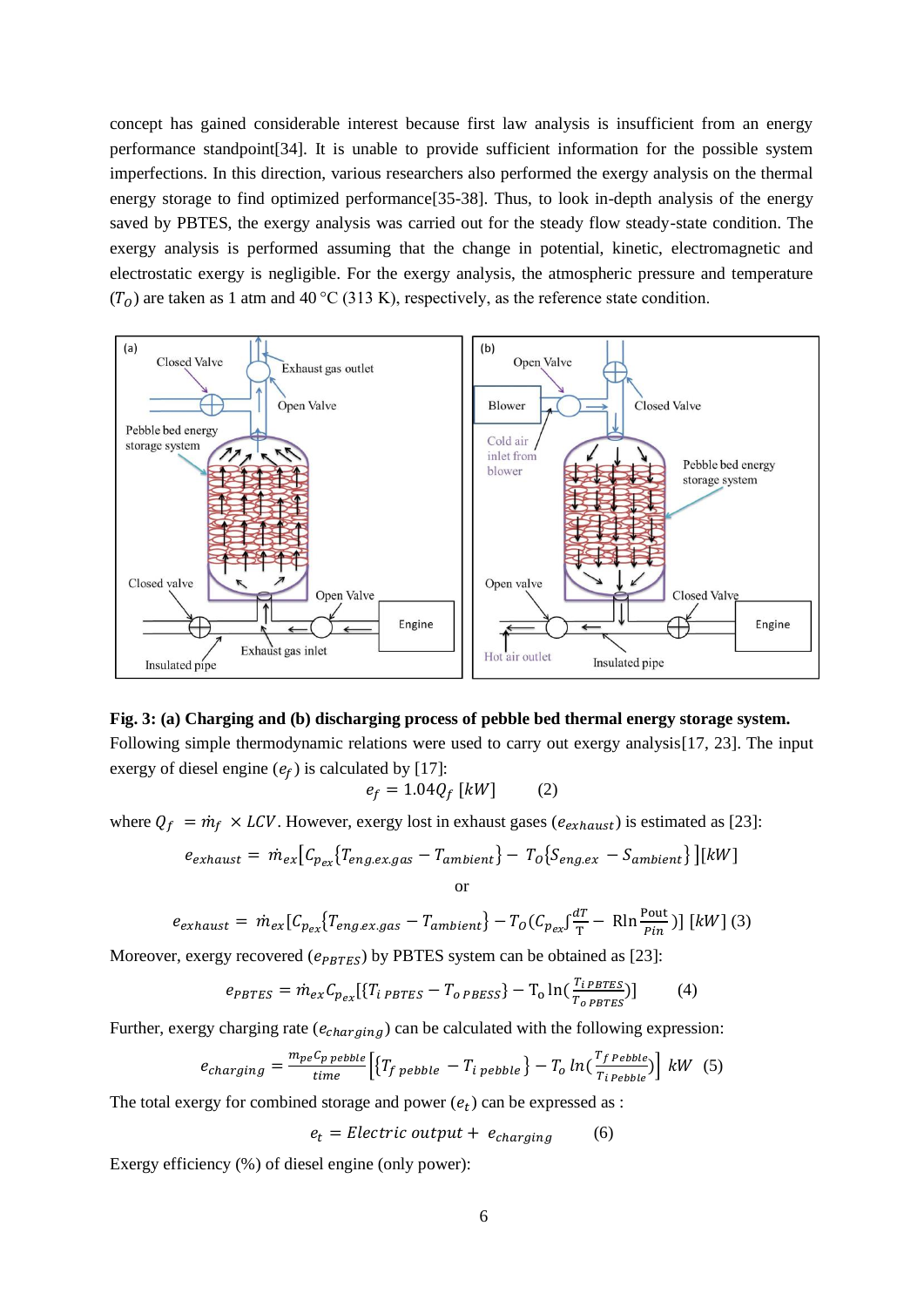$$
\eta_{p\,exergy} = \frac{Electricoutput}{e_f} \times 100\tag{7}
$$

Exergy efficiency (%) for combined storage and power:

$$
\eta_{exergy\,CSP} = \frac{e_{tCSP}}{e_f} \times 100\tag{8}
$$

Exergy saved:

$$
e_{saved} = \frac{e_{charging}}{e_f} \tag{9}
$$

## **5. Results and Discussions**

## **5.1. Engine performance analysis**

Brake thermal efficiency (BTE) and brake specific fuel consumption (BSFC) are one of the most important parameters to evaluate engine performance. BTE defines as the ratio of brake power to heat supplied by fuel and BSFC can be obtained by the ratio of fuel consumption to brake power per unit hour. BTE versus applied load is shown in Fig. 4, with and without the integration of PBTES.



**Fig 4: BTE with and without pebble bed thermal energy storage system at different loads.** 

Fig. 4 shows that BTE is increasing with an increase in applied load. This is the engine's general behavior where maximum BTE is obtained at 80% load. In this work, the 80% load capacity of the engine is equal to  $\sim$ 3.5 kW[3, 14]. However, due to losses in the fabricated PBTES system, we are limited to the maximum load of 3 kW. A slight decrease in BTE is obtained with the integration of PBTES system at 3 kW. The variation in the BTE can be the effect of back pressure arising due to PBTES [13, 39]. However, the change in BTE is small with PBTES; hence, it can be assumed that it doesn't significantly affect the engine performance.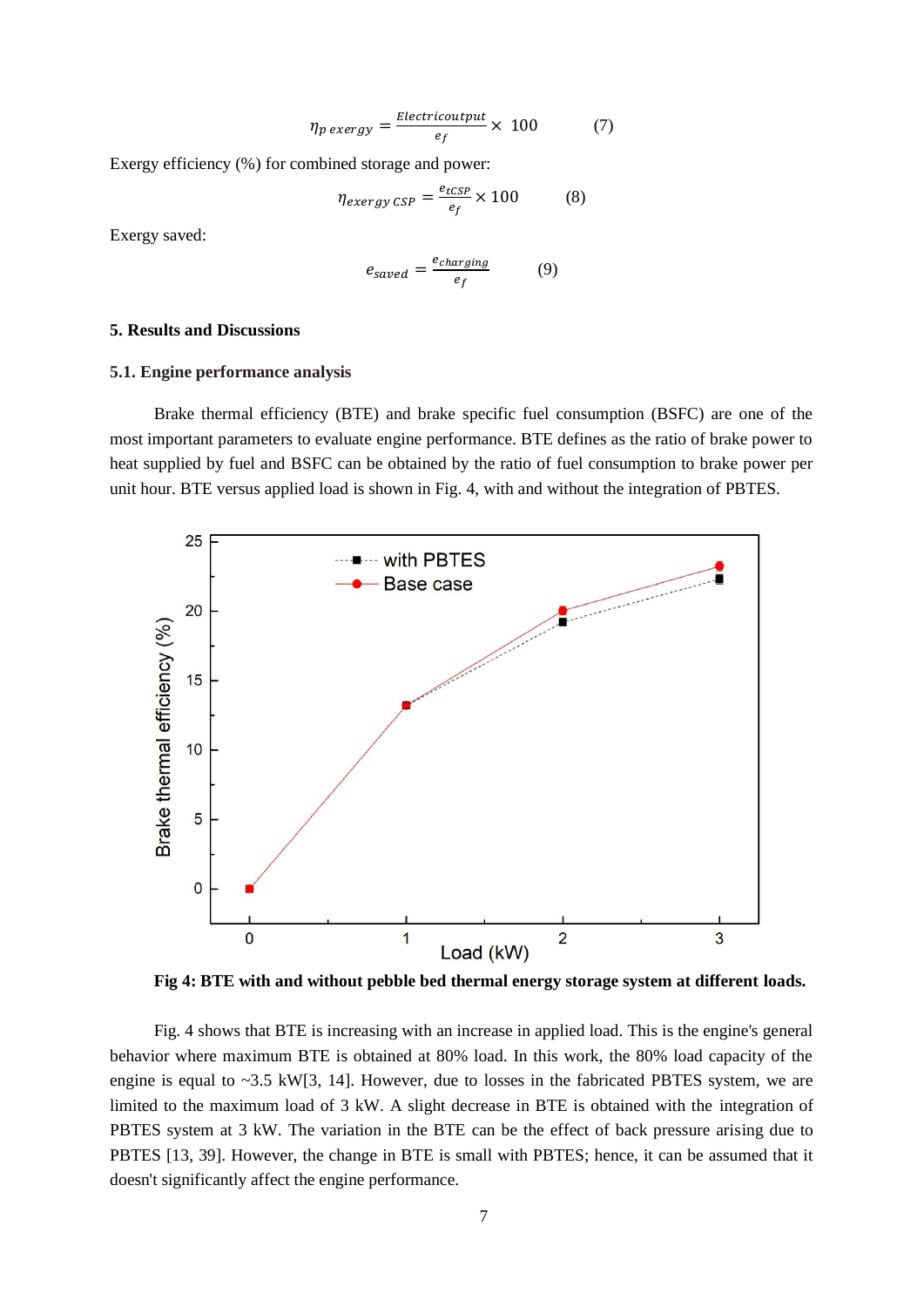#### **5.2. Charging and heat loss analysis of PBTES**

The temperature profile inside the pebble bed at a load of 3 kW is shown in Fig. 5. A similar curve was obtained at other loads (not shown here). At a lower load, the temperature of exhaust gases was low; hence, only the values of temperatures were different at a particular time. It shows that the saturation temperature of PBTES is a function of the bed height. The saturation time is larger for the longer bed height (at 27 and 32 cm). However, at the bed's lower height (2 and 7 cm), the exhaust gas temperature reached a constant temperature of  $\sim$ 425 °C after 15-30 minutes. Fig. 5 presents temperature distribution during the charging of PBTES. After charging, the temperature difference between PBTES system and the ambient was very high. Hence, due to this temperature difference, there was heat loss from PBTES system.



**Fig. 5: Temperature distribution in the pebble bed at different heights and time intervals under a 3 kW load during the charging period [40].**

Fig. 6 depicted heat loss versus time at a different height in PBTES. It shows that the pebble layer's temperature at the height of 2 cm from the bottom and 32 cm height had the highest temperature decline in the first two hours. This was because lower and upper portions of the pebble bed are exposed to open space (diverging and converging sections). After a span of 2 hours, heat losses were reduced due to upper and lower pebble layers' temperature stability. The middle layer of the pebble bed has a constant slope of temperature drop. If the engine is operated at a higher load, exhaust gas temperatures are more, which means a large amount of heat can be stored. However, a large amount of heat is also lost by PBTES in a short time due to very high temperatures. Thus, good insulation is required to obtain maximum energy storage, whereas it increases the cost of setup.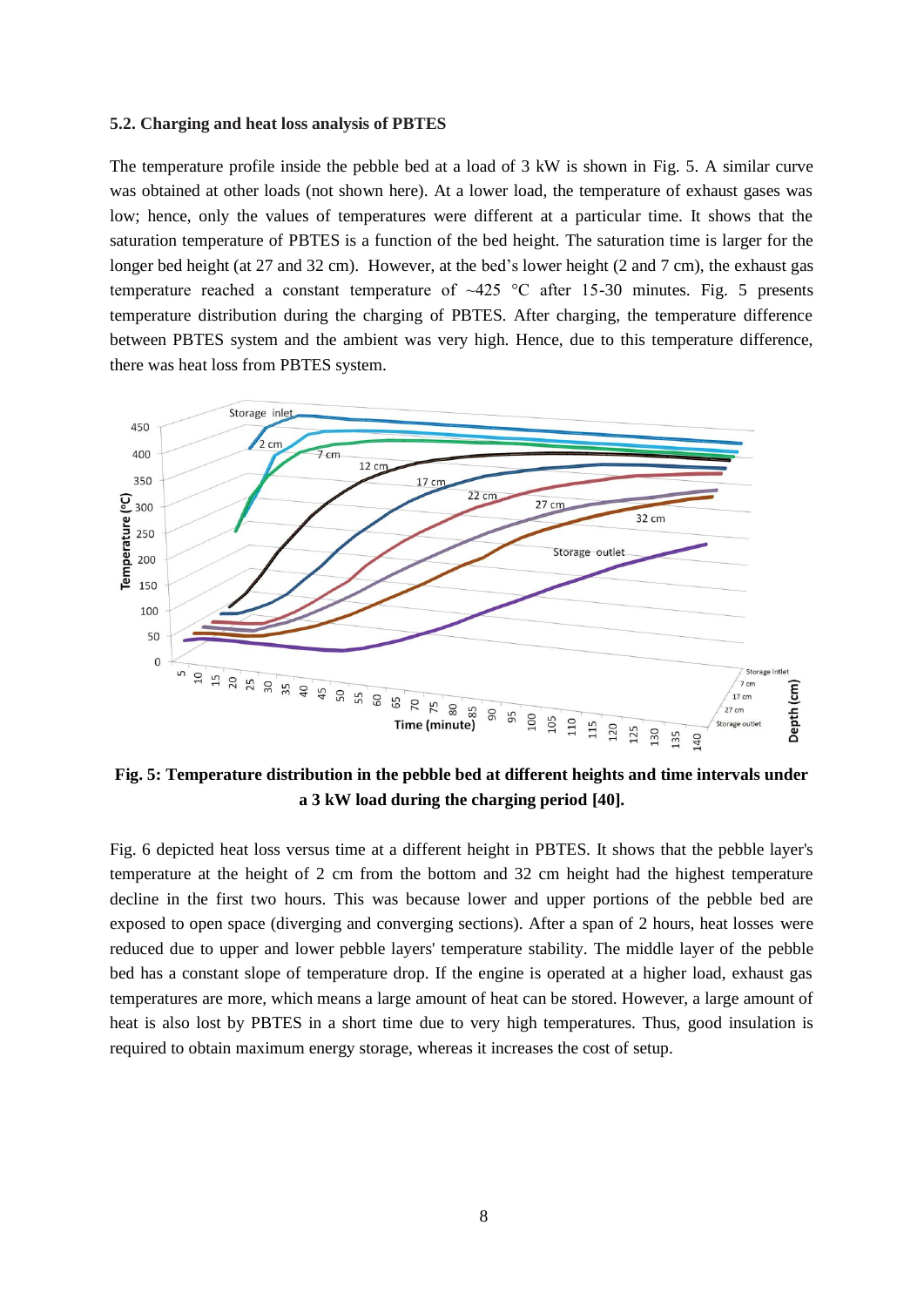

**Fig. 6: Temperature decline (heat loss) from the pebble bed after charging at 3 kW load [40]**.



**Fig. 7: (a) Recovery temperature profile, (b) recovery heat profile, (c) pebble bed recovery and charging efficiencies of pebble bed at different load conditions (d) combined charging efficiency and energy saved at various loads according to heat stored in pebble bed during charging (e) Combined discharging efficiency and energy saved at various loads according to heat recovered by pebble bed [40].**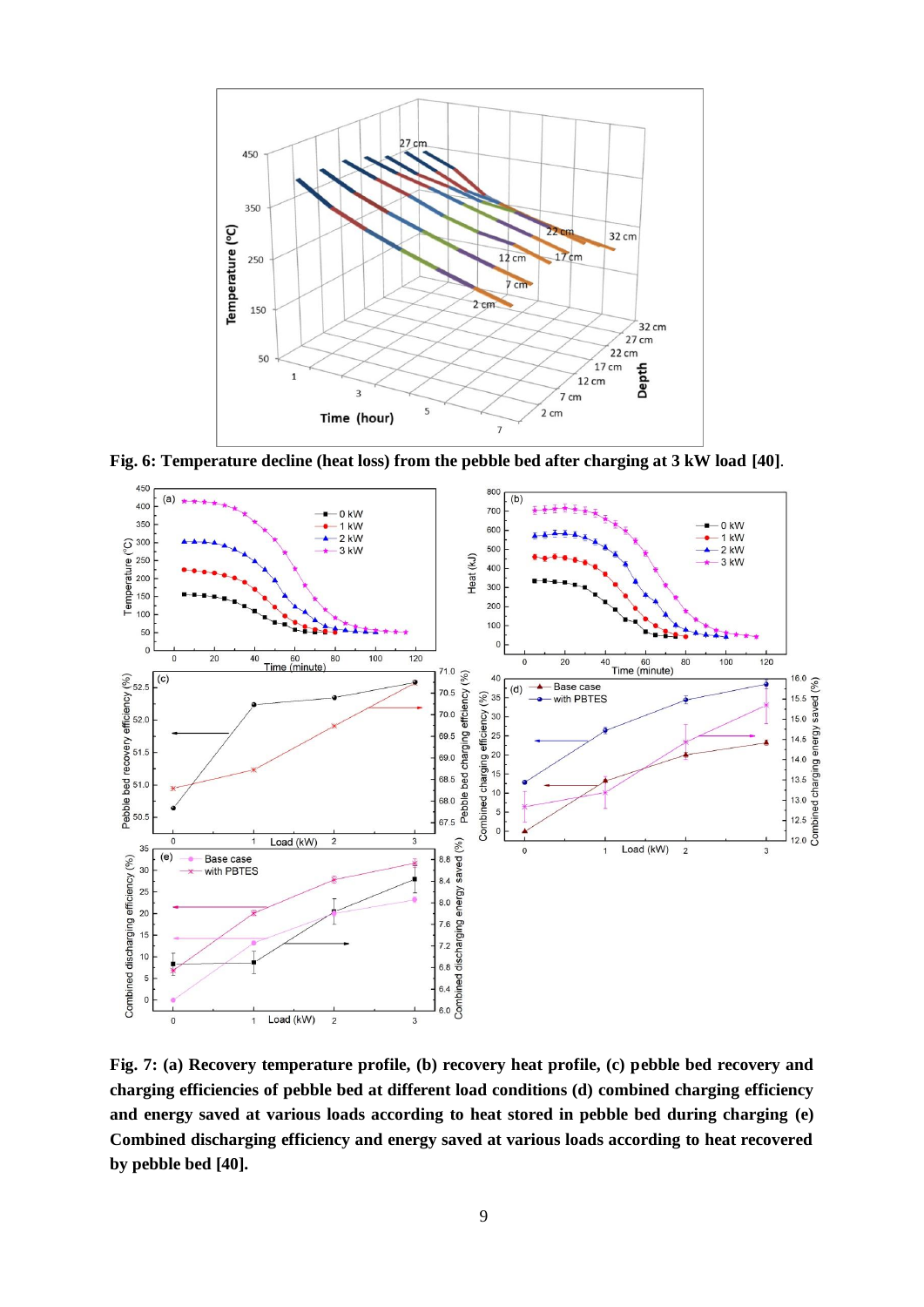#### **5.3. Heat recovery analysis of PBTES**

In the discharging or heat recovery process, the engine is turned off and the air was blown through the PBTES with the help of a blower (Fig. 3). Temperature and heat recovery profiles were plotted for every 5 minutes interval and are depicted in Figs. 7(a) and (b), respectively. The discharging is measured immediately after the engine is turned off. It is found that when the load is 1 kW, the heat available for recovery is less because of the lesser temperature of pebble bed. However, large energy recovery is available if the engine runs at a maximum load of 3 kW. At 3 kW load, more time is required to extract the heat than in lower load or no-load condition, as shown in Figs. 7(a) and (b). This is because at 3 kW maximum inlet temperature in PBTES was  $\sim$ 425 °C, whereas it was 160 °C at no load.

## **5.4. Energy saving analysis by pebble bed**

## *5.4.1 Charging and recovery efficiency*

Pebble bed charging and recovery efficiency as a function of load are depicted in Fig. 7(c). The charging efficiency can be calculated by the ratio of energy stored in the tank to the actual energy supplied during the charging process. Similarly, the recovery or discharging efficiency can be estimated by the heat ratio recovered to the total heat stored in the pebble bed during charging. It is observed that the charging efficiency increases with increasing load and achieved a maximum value of  $\sim 60-74\%$  at the highest tested loads. However, the maximum recovery efficiency is obtained as  $\sim$  52.5% at maximum load. It suggests that about half of the stored energy is lost from the fabricated PBTES. Hence, one can look for perfect insulation materials to avoid heat loss from the pebble bed. However, as said earlier, it will increase the cost of the system. Therefore, in the present work, cheap insulation materials are used to see the possibility of integrating PBTES with the engine instead of maximizing the energy storage capacity of the system.

## *5.4.2 Percentage energy saved and combined efficiency*

The percentage of energy saved is a direct measure of the overall efficiency improvement of the system. It is related to saving fuel power (energy needed over and above to produce an equal amount of energy saved by introducing the storage system) and combined efficiency is the integrated system's efficiency. The percentage of combined charging and discharging energy saved, combined charging and discharging efficiency at different loads are given in Figs. 7(d) and (e). The combined charging efficiency is obtained considering the ratio of heat stored in the PBTESS during charging to fuel energy input with engine efficiency. However, the combined discharging efficiency is calculated by adding engine efficiency and the ratio of the amount of heat recovered during discharging by PBTES to fuel energy input. The percentage of energy saving of an integrated system varies from 11% to 15%. Fig. 7(d) also gives the saved combined charging energy as a ratio of heat stored in the pebble bed during the charging process to fuel energy. Fig. 7(e) provides the combined discharging energysaving with a ratio of heat recovered during discharging to fuel energy. The actual energy saved is significantly less as compared to stored energy. This is due to heat loss from PBTES and thermodynamic limitations. It is seen from the diagram that the engine efficiency of the integrated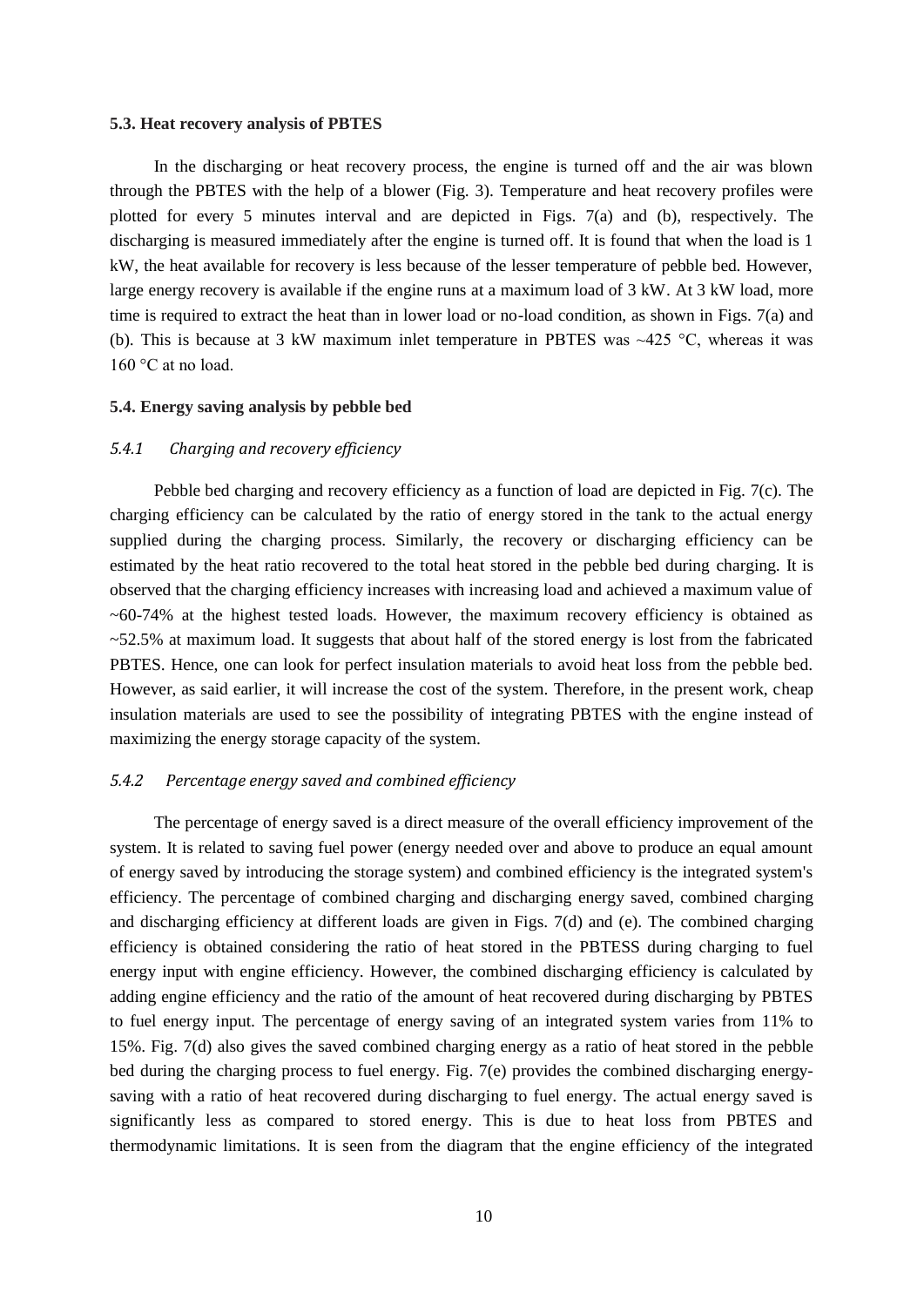system is increased by 16% at 3 kW and it becomes 38% according to heat stored in the pebble bed during the charging process.

## **5.5. Exergy analysis**

The Eq.s presented in section 4 are used to calculate the exergy analysis and the results are presented in Tab. 3. It shows that as the load varies from 0 to 3 kW, the input exergy to the diesel also increases 5.765 to 14 kW. The exergy efficiency of the combined (engine+PBTES) system is found as 1.31% (at no load) and 24.75% (at 3 kW), corresponding exergy saved is obtained as1.31% (at no load) and 3.32% (at 3 kW). This is due to the fact that at a higher load (i.e. 3 kW), the temperature of the exhaust is higher. The results show the maximum exergy saving is 3.32%; however, the energy saving efficiency is 15% at 3 kW.

| Tab. 3: Values of various parameters of exergy analysis at different load conditions |                                                                                 |          |        |                       |       |  |  |  |
|--------------------------------------------------------------------------------------|---------------------------------------------------------------------------------|----------|--------|-----------------------|-------|--|--|--|
| S.No                                                                                 | <b>Parameters</b>                                                               |          | 1 kW   | $2 \text{ kW}$        | 3 kW  |  |  |  |
|                                                                                      | The input exergy to the diesel engine $(e_f)$ [kW]                              |          | 7.87   | 10.845                | 4.000 |  |  |  |
| 2                                                                                    | Electric output [kW]                                                            | $\Omega$ |        | $\mathcal{D}_{\cdot}$ | 3     |  |  |  |
| 3                                                                                    | Exergy recovered $(e_{PBTES})$ [kW]                                             | 0.0896   | 0.1549 | 0.2922                | 0.446 |  |  |  |
| 4                                                                                    | Exergy charging rate $(e_{\text{charging}})$ [kW]                               | 0.076    | 0.147  | 0.269                 | 0.466 |  |  |  |
|                                                                                      | Total exergy for combined power and storage $(e_t)$ [kW]                        | 0.076    | 1.147  | 2.269                 | 3.466 |  |  |  |
| 6                                                                                    | Exergy efficiency in % for the diesel<br>engine<br>$(\eta_{p\,exergy})$         |          | 12.70  | 18.44                 | 21.42 |  |  |  |
|                                                                                      | Exergy efficiency in % for combined storage and<br>power $(\eta_{exergy\;CSP})$ | 1.31     | 14.57  | 20.92                 | 24.75 |  |  |  |
| 8                                                                                    | Percentage exergy saved $(e_{\text{saved}})$                                    | 1.31     | 1.86   | 2.48                  | 3.32  |  |  |  |

**Tab. 3: Values of various parameters of exergy analysis at different load conditions**

## **6. Conclusions**

The pebble bed thermal energy storage (PBTES) system is developed and successfully integrated with an air-cooled stationary diesel engine. The experimental investigation is carried out at different loads of 0, 1, 2 and 3 kW, and the following conclusions were drawn:

- 1. There was no significant impact of back pressure on the engine due to the integration of **PRTES**
- 2. The charging efficiency of PBTES approaches nearly 60%-74% at different load conditions. It is observed that with an increase in the load, the charging efficiency of the PBTEs is increased.
- 3. When the engine was integrated with PBTES, 11–15% of the total heat energy of the fuel is saved.
- 4. The combined efficiency of the integrated system varied from 10 38% at different load conditions.
- 5. The highest exergy saved is obtained as 3.32% at a load of 3 kW.

## **Nomenclature**

BSFC-brake specific fuel consumption [kg/kWh] BTE-brake thermal efficiency [%]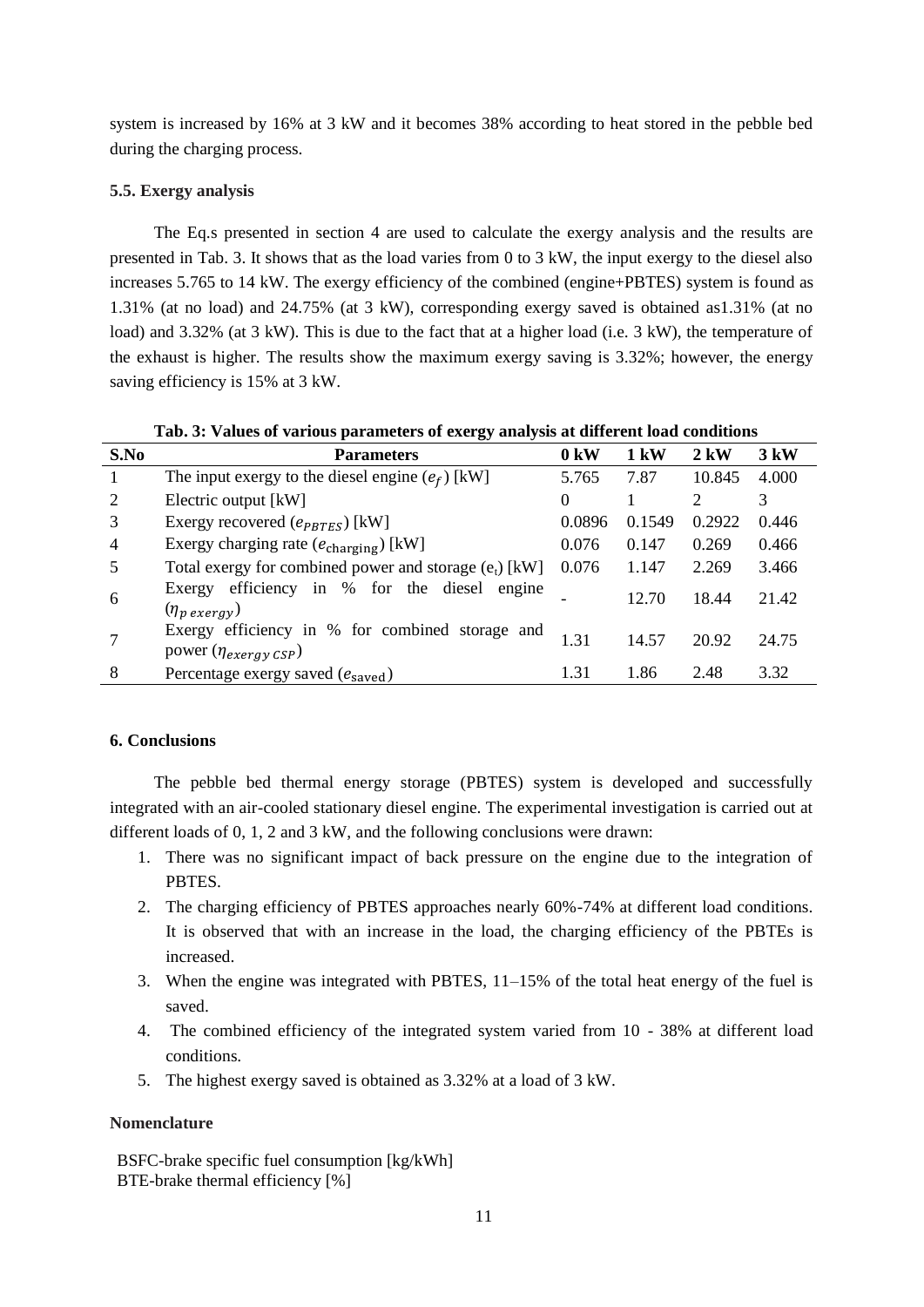$C_{p,pebble}$  -heat capacity of pebble [J/kgK]  $C_{p_{\alpha x}}$  - specific heat of exhaust gases [J/kgK],  $LCV$  -lower caloric value of fuel [kJ/kg]  $\dot{m}_f$  -mass flow rate of fuel [kg/s] PBTES-pebble bed thermal energy storage TESS-thermal energy storage system  $m_{pe}$  -mass of pebble [kg]  $\dot{m}_{ex}$  - mass flow rate of exhaust gases [kg/s]  $T_{eng, ex, gas}$  - engine exhaust gas temperature [°C]  $T_{ambient}$  - ambient temperature [°C].  $T_{i\text{ PRTES}}$  -input temperature in PBTES  $[^{\circ}C]$  $T_{o\ P BESS}$  - output temperature of PBTES [°C].  $T_{f \ pebb}$  - final temperature of pebble [°C]  $T_{i \text{ pebble}}$  - intial temperature of pebble [°C] V -volume of bed  $[m^3]$  $\rho$  - density of pebbles [kg/m<sup>3</sup>]  $\varepsilon$  - porosity of the pebble bed

#### **References**

- [1] Hoang, A.T., Waste heat recovery from diesel engines based on Organic Rankine Cycle*, Applied Energy*, *231*. (2018), pp. 138-166, DOI No.<https://doi.org/10.1016/j.apenergy.2018.09.022>
- [2] Jadhao, J.,D. Thombare, Review on exhaust gas heat recovery for IC engine*, International Journal of Engineering and Innovative Technology (IJEIT)*, *2*. (2013), 12
- [3] Goyal, R.*, et al.*, Performance and emission analysis of CI engine operated micro-trigeneration system for power, heating and space cooling*, Applied Thermal Engineering*, *75*. (2015), pp. 817- 825
- [4] Gatts, T.*, et al.*, An experimental investigation of H2 emissions of a 2004 heavy-duty diesel engine supplemented with H2*, International Journal of Hydrogen Energy*, *35*. (2010), 20, pp. 11349-11356
- [5] Tartakovsky, L.,M. Sheintuch, Fuel reforming in internal combustion engines*, Progress in Energy and Combustion Science*, *67*. (2018), pp. 88-114
- [6] Thawko, A.*, et al.*, Particle emissions of direct injection internal combustion engine fed with a hydrogen-rich reformate*, International Journal of Hydrogen Energy*, *44*. (2019), 52, pp. 28342- 28356
- [7] Goyal, R.*, et al.*, An experimental investigation of CI engine operated micro-cogeneration system for power and space cooling*, Energy Conversion and Management*, *89*. (2015), pp. 63-70
- [8] Hatami, M.*, et al.*, Experimental and numerical analysis of the optimized finned-tube heat exchanger for OM314 diesel exhaust exergy recovery*, Energy Conversion and Management*, *97*. (2015), pp. 26-41
- [9] Hountalas, D.*, et al.*, Study of available exhaust gas heat recovery technologies for HD diesel engine applications*, International Journal of Alternative Propulsion*, *1*. (2007), 2-3, pp. 228-249
- [10] Choi, Y.*, et al.*, Waste heat recovery of diesel engine using porous medium-assisted thermoelectric generator equipped with customized thermoelectric modules*, Energy Conversion and Management*, *197*. (2019), p. 111902
- [11] Kim, T.Y.*, et al.*, Waste heat recovery of a diesel engine using a thermoelectric generator equipped with customized thermoelectric modules*, Energy Conversion and Management*, *124*. (2016), pp. 280-286
- [12] Kim, T.Y.*, et al.*, Energy harvesting performance of hexagonal shaped thermoelectric generator for passenger vehicle applications: An experimental approach*, Energy Conversion and Management*, *160*. (2018), pp. 14-21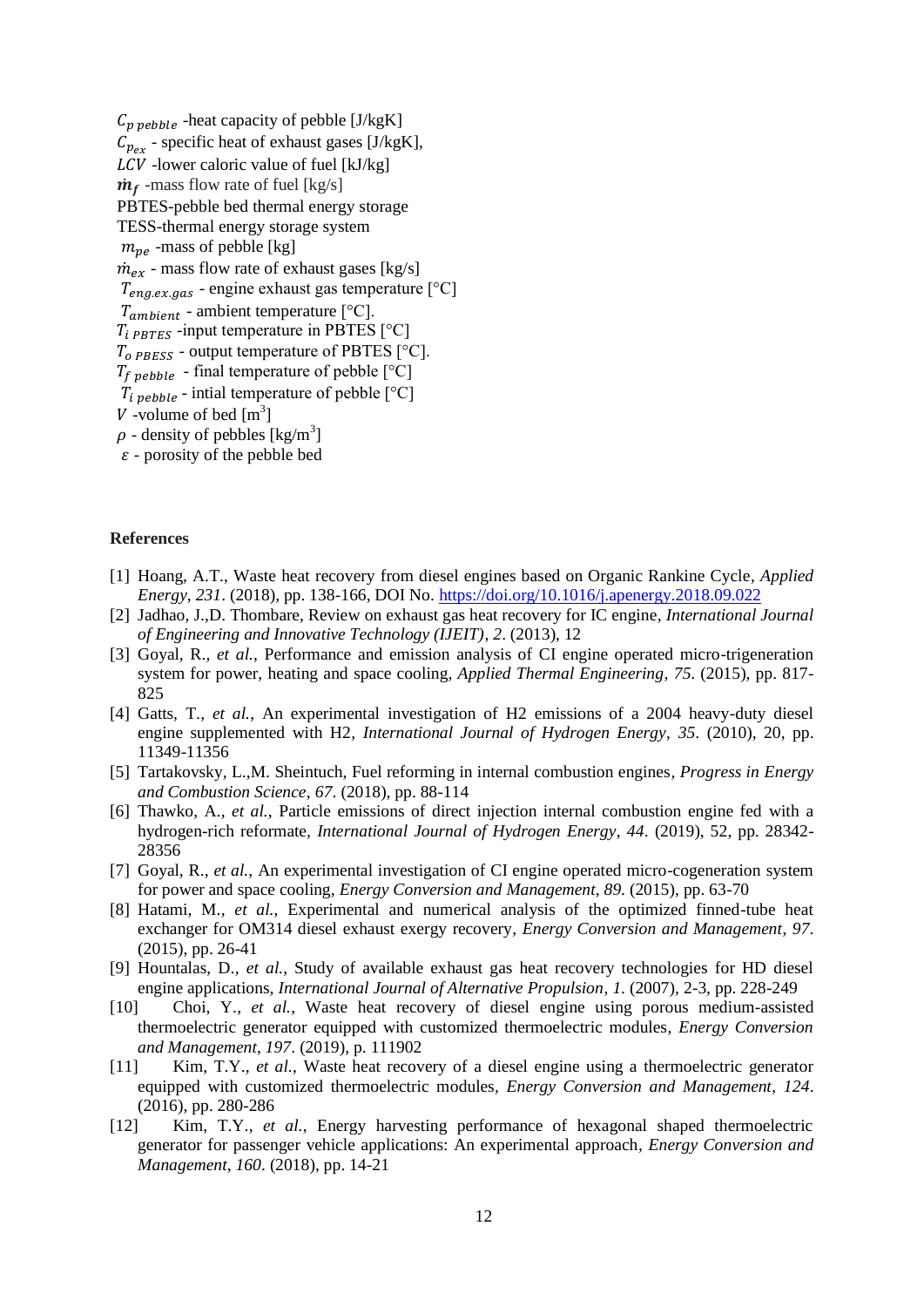- [13] Johar, D.K.*, et al.*, Comparative studies on micro cogeneration, micro cogeneration with thermal energy storage and micro trigeneration with thermal energy storage system using same power plant*, Energy Conversion and Management*, *220*. (2020), p. 113082
- [14] Johar, D.K.*, et al.*, Experimental investigation on latent heat thermal energy storage system for stationary CI engine exhaust*, Applied Thermal Engineering*, *104*. (2016), pp. 64-73
- [15] Pandiyarajan, V.*, et al.*, Experimental investigation on heat recovery from diesel engine exhaust using finned shell and tube heat exchanger and thermal storage system*, Applied energy*, *88*. (2011), 1, pp. 77-87
- [16] Al-Abidi, A.A.*, et al.*, Numerical study of PCM solidification in a triplex tube heat exchanger with internal and external fins*, International journal of heat and mass transfer*, *61*. (2013), pp. 684-695
- [17] Pandiyarajan, V.*, et al.*, Second law analysis of a diesel engine waste heat recovery with a combined sensible and latent heat storage system*, Energy policy*, *39*. (2011), 10, pp. 6011-6020
- [18] Zhang, H.*, et al.*, Thermal energy storage: Recent developments and practical aspects*, Progress in Energy and Combustion Science*, *53*. (2016), pp. 1-40
- [19] Singh, H.*, et al.*, A review on packed bed solar energy storage systems*, Renewable and Sustainable Energy Reviews*, *14*. (2010), 3, pp. 1059-1069
- [20] Kedida, D.K.*, et al.*, Performance of a Pebble Bed Thermal Storage Integrated with Concentrating Parabolic Solar Collector for Cooking*, Journal of Renewable Energy*, *2019*. (2019), p. 4238549, DOI No. 10.1155/2019/4238549
- [21] Sarbu, I.,C. Sebarchievici, A comprehensive review of thermal energy storage*, Sustainability*, *10*. (2018), 1, p. 191
- [22] Mawire, A.,S.H. Taole, A comparison of experimental thermal stratification parameters for an oil/pebble-bed thermal energy storage (TES) system during charging*, Applied Energy*, *88*. (2011), 12, pp. 4766-4778
- [23] Johar, D.K.*, et al.*, Experimental investigation and exergy analysis on thermal storage integrated micro-cogeneration system*, Energy Conversion and Management*, *131*. (2017), pp. 127- 134
- [24] Medrano, M.*, et al.*, Experimental evaluation of commercial heat exchangers for use as PCM thermal storage systems*, Applied energy*, *86*. (2009), 10, pp. 2047-2055
- [25] GOPAL, N.*, et al.*, Thermodynamic analysis of a diesel engine integrated with a PCM based energy storage system*, International Journal of Thermodynamics*, *13*. (2010), 1, pp. 15-21
- [26] Mavridou, S.*, et al.*, Comparative design study of a diesel exhaust gas heat exchanger for truck applications with conventional and state of the art heat transfer enhancements*, Applied Thermal Engineering*, *30*. (2010), 8-9, pp. 935-947
- [27] Hänchen, M.*, et al.*, High-temperature thermal storage using a packed bed of rocks–heat transfer analysis and experimental validation*, Applied Thermal Engineering*, *31*. (2011), 10, pp. 1798-1806
- [28] Kürklü, A.*, et al.*, A study on the solar energy storing rock-bed to heat a polyethylene tunnel type greenhouse*, Renewable Energy*, *28*. (2003), 5, pp. 683-697
- [29] Paul, B.,J. Saini, Optimization of bed parameters for packed bed solar energy collection system*, Renewable Energy*, *29*. (2004), 11, pp. 1863-1876
- [30] Singh, R.*, et al.*, Nusselt number and friction factor correlations for packed bed solar energy storage system having large sized elements of different shapes*, Solar energy*, *80*. (2006), 7, pp. 760-771
- [31] Gautam, A.,R.P. Saini, A review on technical, applications and economic aspect of packed bed solar thermal energy storage system*, Journal of Energy Storage*, *27*. (2020), p. 101046, DOI No.<https://doi.org/10.1016/j.est.2019.101046>
- [32] Franklin, S.B.*, et al.*, Experimental Investigation on the Heat Transfer in fluid flow through Porous media in Pebble Bed Heat Exchanger*, International Journal of Applied Engineering Research*, *10*. (2015), 50, pp. 905-916
- [33] Franklin, M.S.B.,K. Ramesh, Experimental Investigation on Heat Recovery from Diesel Engine Exhaust Using Pebble Bed Heat Exchanger and Thermal Energy Storage System*, International Journal of Applied Engineering Research*, *10*. (2015), 16, pp. 37090-37098